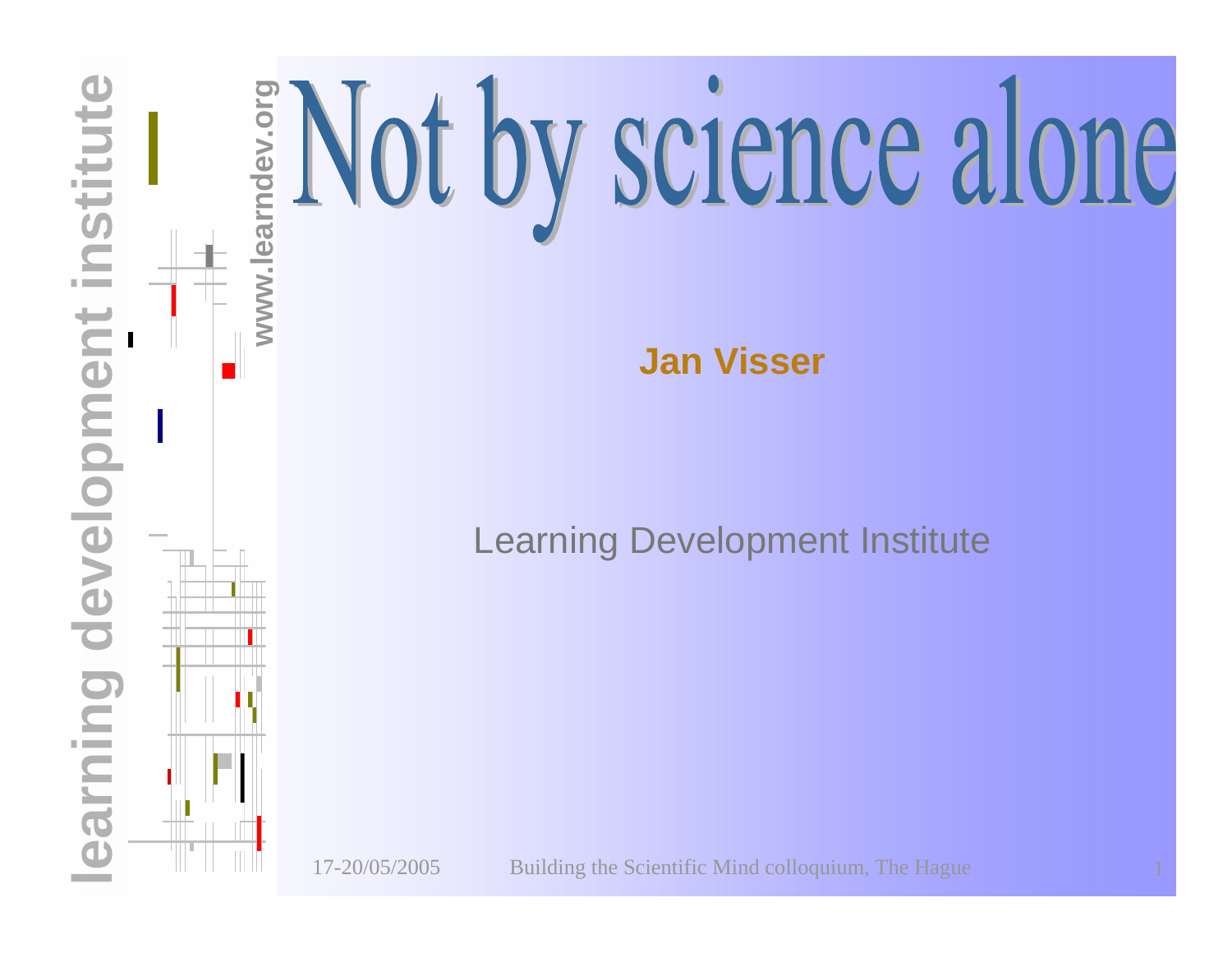

www.learndev.org mdev.org Beyond science, there is the spirit of science a spirit not necessarily fed by science

#### In school I learnt more about science by taking a class in Latin than by taking science classes. (Paul Roman)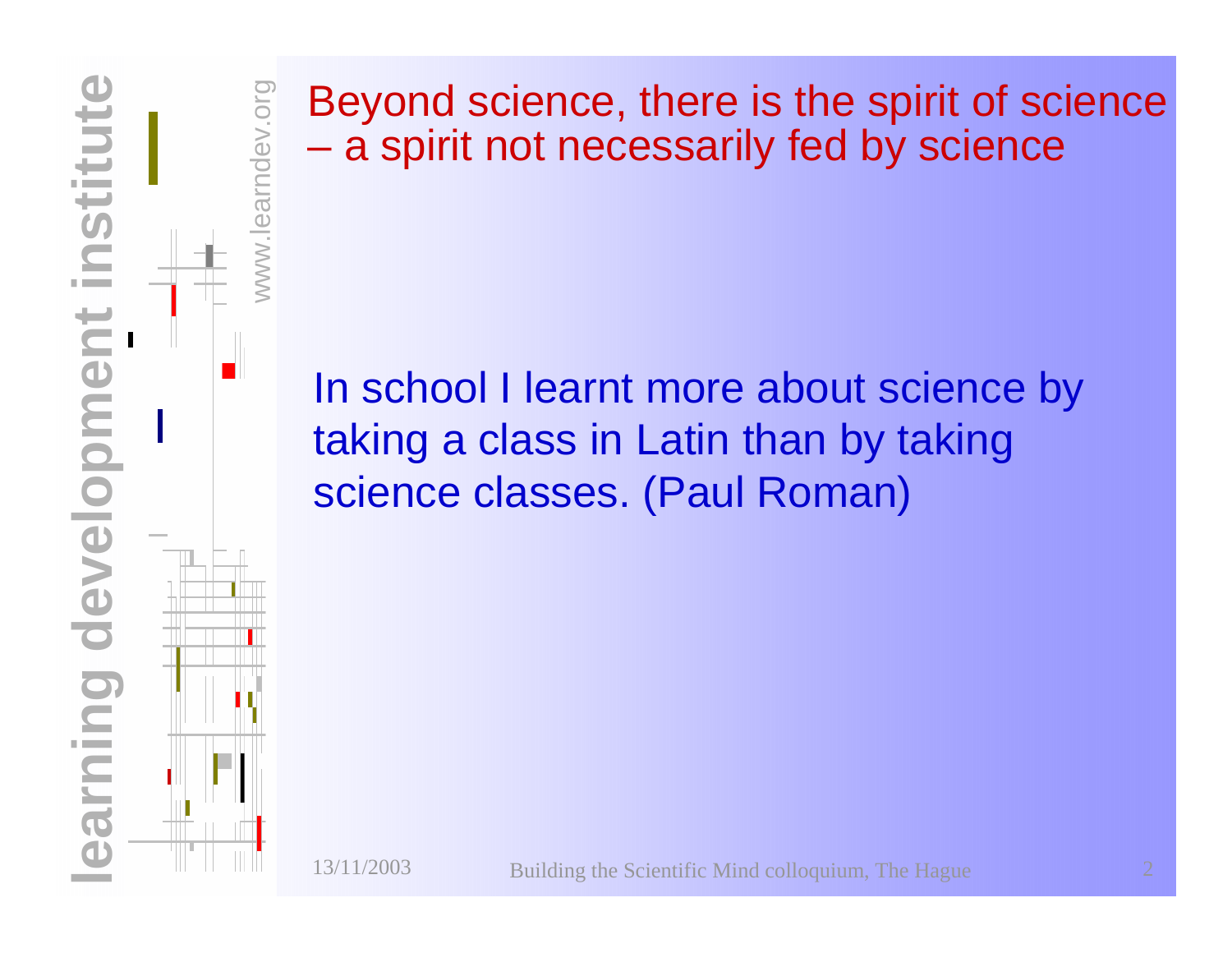

rndev

# What is mind?

- Anglo-Saxon origin: *"gemynd"* = memory
- **Q Two perspectives on memory:** 
	- memory as static concept (stored retrievable information)
	- memory as dynamic concept, i.e. giving meaning, intentionality.
- **While we live, we are all "memories in the** making" (Yusra Laila Visser, 1997)
- Susan Greenfield (2000): *"Mind . . . is the seething morass of cell circuitry that has been configured by personal experiences and is constantly being updated as we live out each moment" (p. 13).* In other words, it is, according to Greenfield, *"the personalization of the physical brain" (p.14)* through our experience.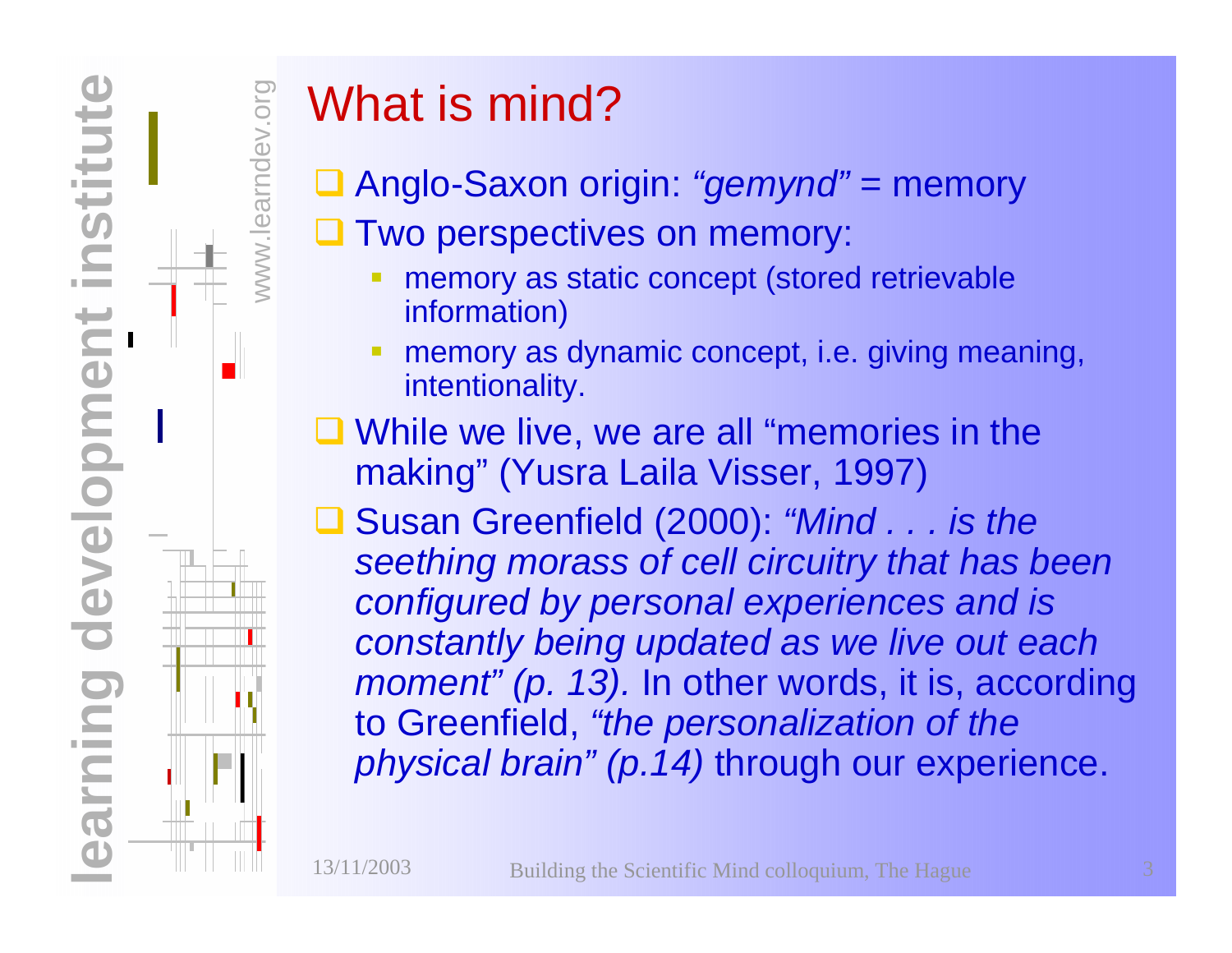

Mind = construction of intentionality, a process that contributes not only to our own existence, but that also enhances the existence of humanity in general.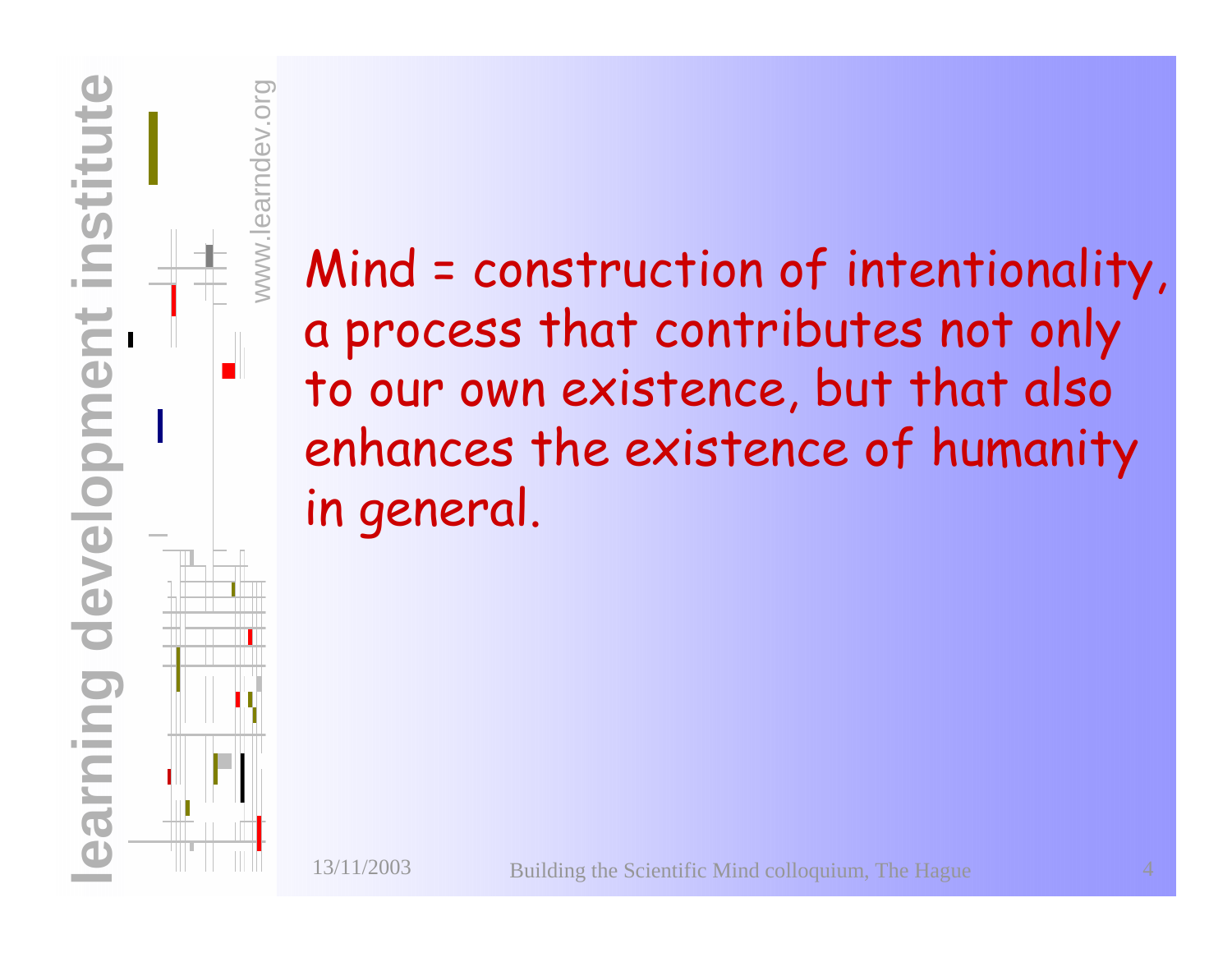

 $NNN$ 

rndev.org

## **ENHANCING EXISTENCE**

Three interwoven spheres of existence in Yoruba culture:

- $\Box$  the world of the living
- $\Box$  the world of the unborn
- $\Box$  the world of the ancestor.

Every individual has t he responsibility to enhance the process of existence during his or her passage from the world of the unborn to the world of the anc estor. One is thus part of the community of those who came befor e and those who will come after us. "The responsibility of creating an environment, which makes this particular passage in which one finds oneself congenial, is a communal responsibility" (Soyinka, 2000).

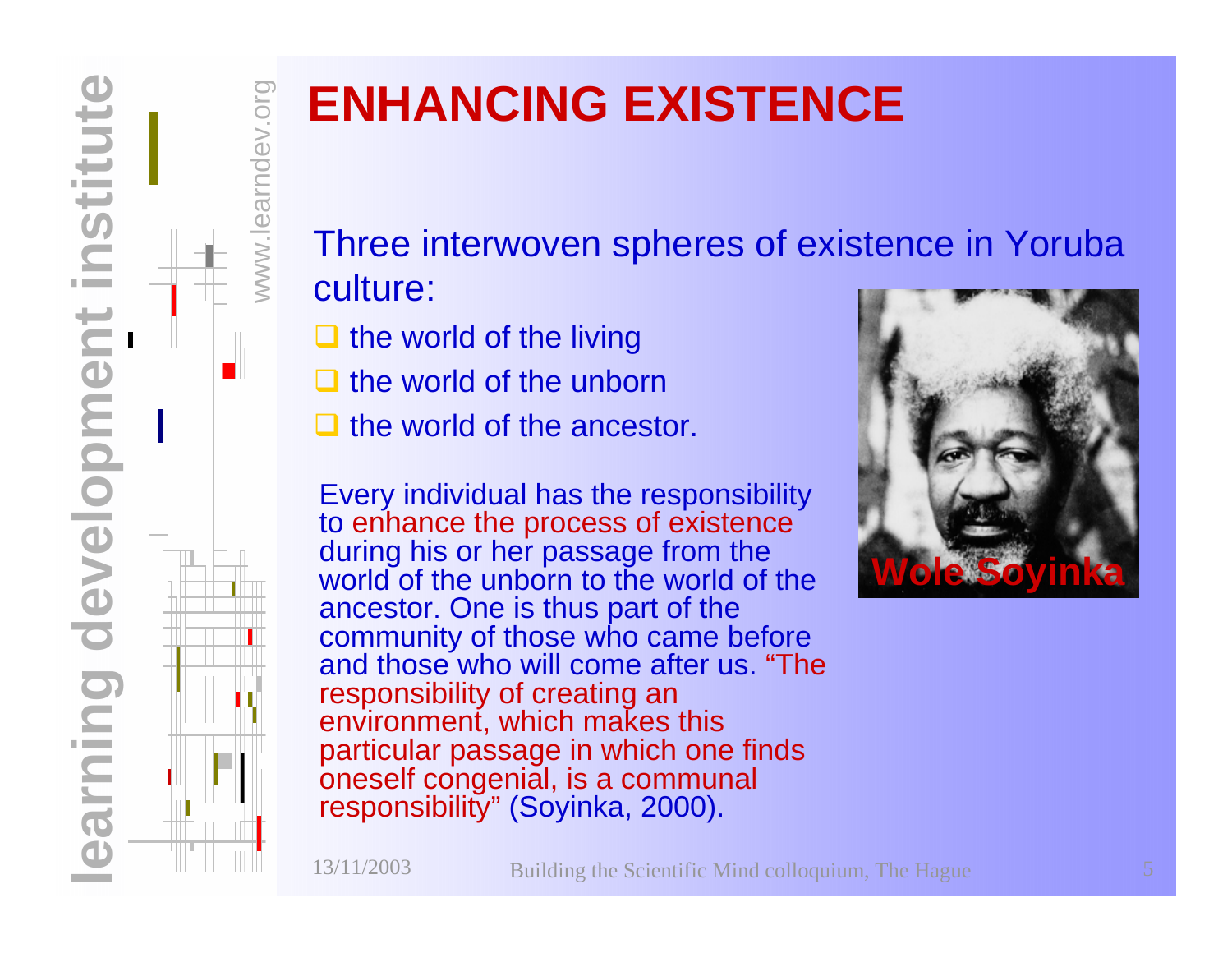

## **MIND'S MATTER**

"...the mind is not the brain but what the brain does, and not even everything the brain does, such as metabolizing fat and giving off heat" (Pinker, 1997, p. 24).

Mind is a process, "a special kind of process depending on special arrangements of matter" (Edelman, 1992, p. 7).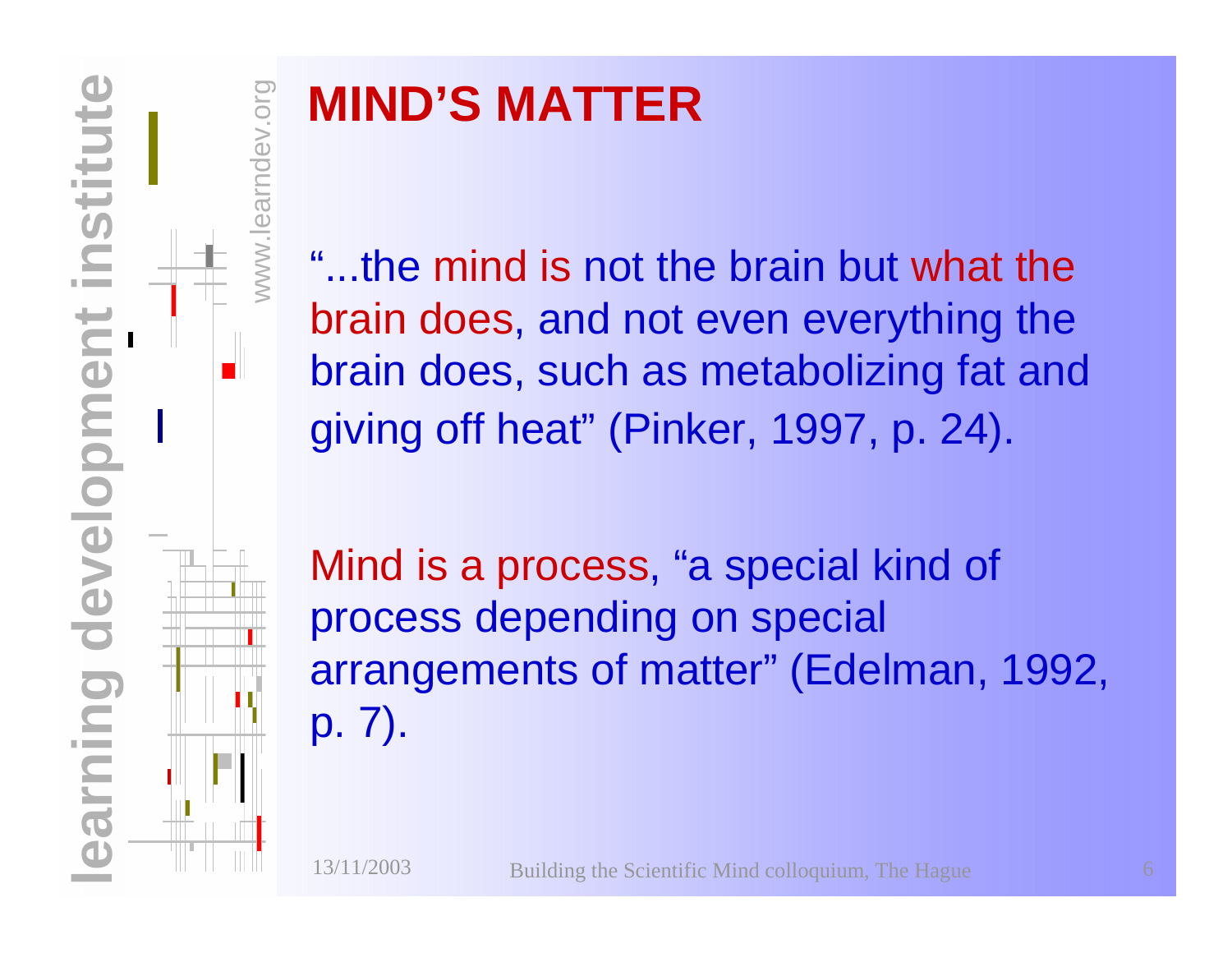

#### The scientific mind – an oxymoron

*"Science has, for many centuries, had difficulty in dealing with the mind. Proper scientific inquiry assumed processes that excluded, as much as possible, intentionality."* (J.Visser, 2001)

"Science manipulates things and refuses to inhabit them" (Merleau-Ponty, 1964).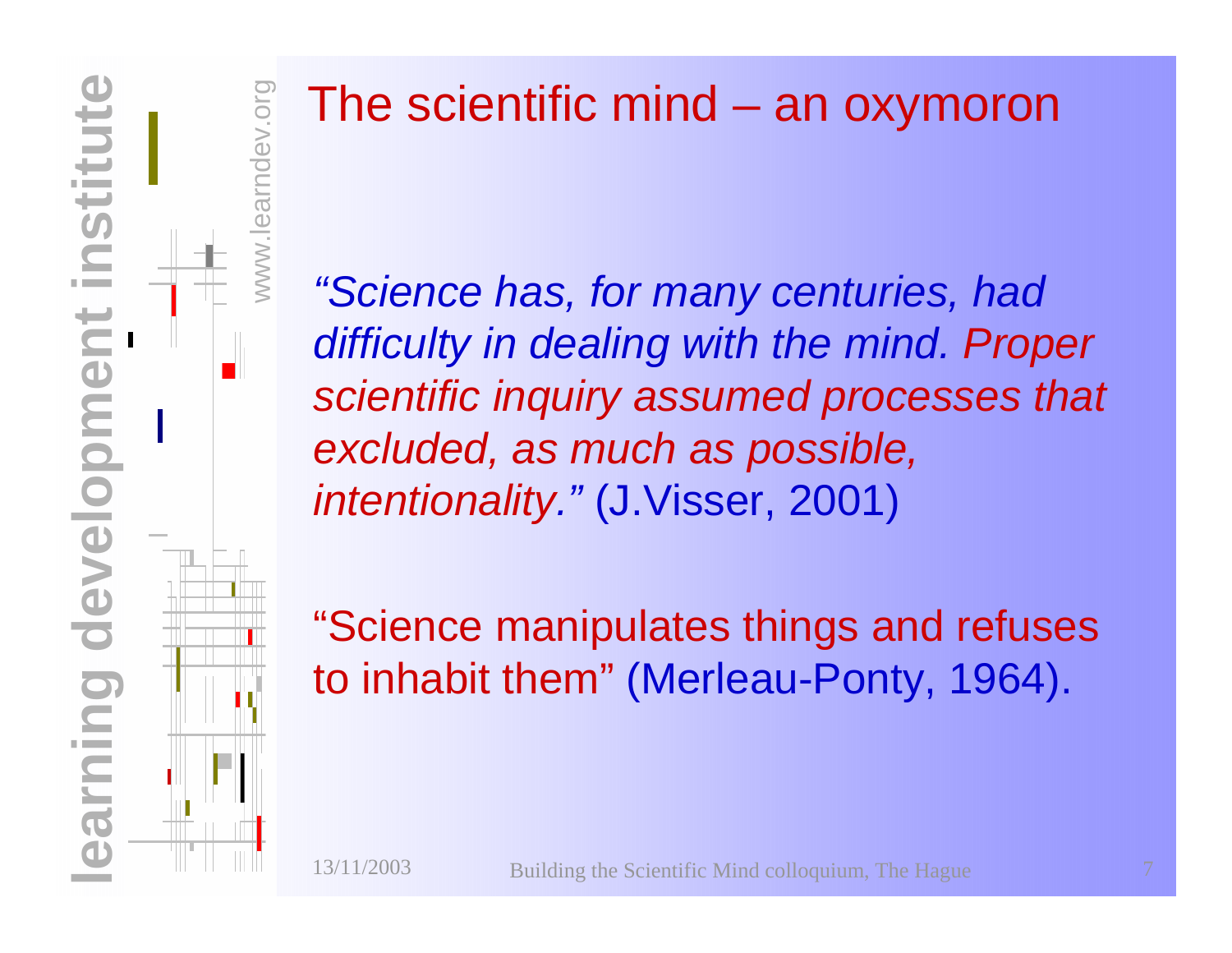

### **MAN VS. MIND - DUALISM**

Descartes: Separation between the worlds of mind (*res cogitans*) and science (*res extensa*).



**Descartes (1596-1650) by Frans Hals**



www.learndev.org

.org

*Kronig (1969)…reflecting on half a century of his involvement in theoretical physics and reacting to imminent tendencies during the late nineteensixties, preferred to qualify as "pseudo-sciences" those endeavors that, while trying to model themselves on the rigor of the physical sciences, wished to include the human being as subject in their considerations.*

13/11/2003

Building the Scientific Mind colloquium, The Hague



**(1904-1995)**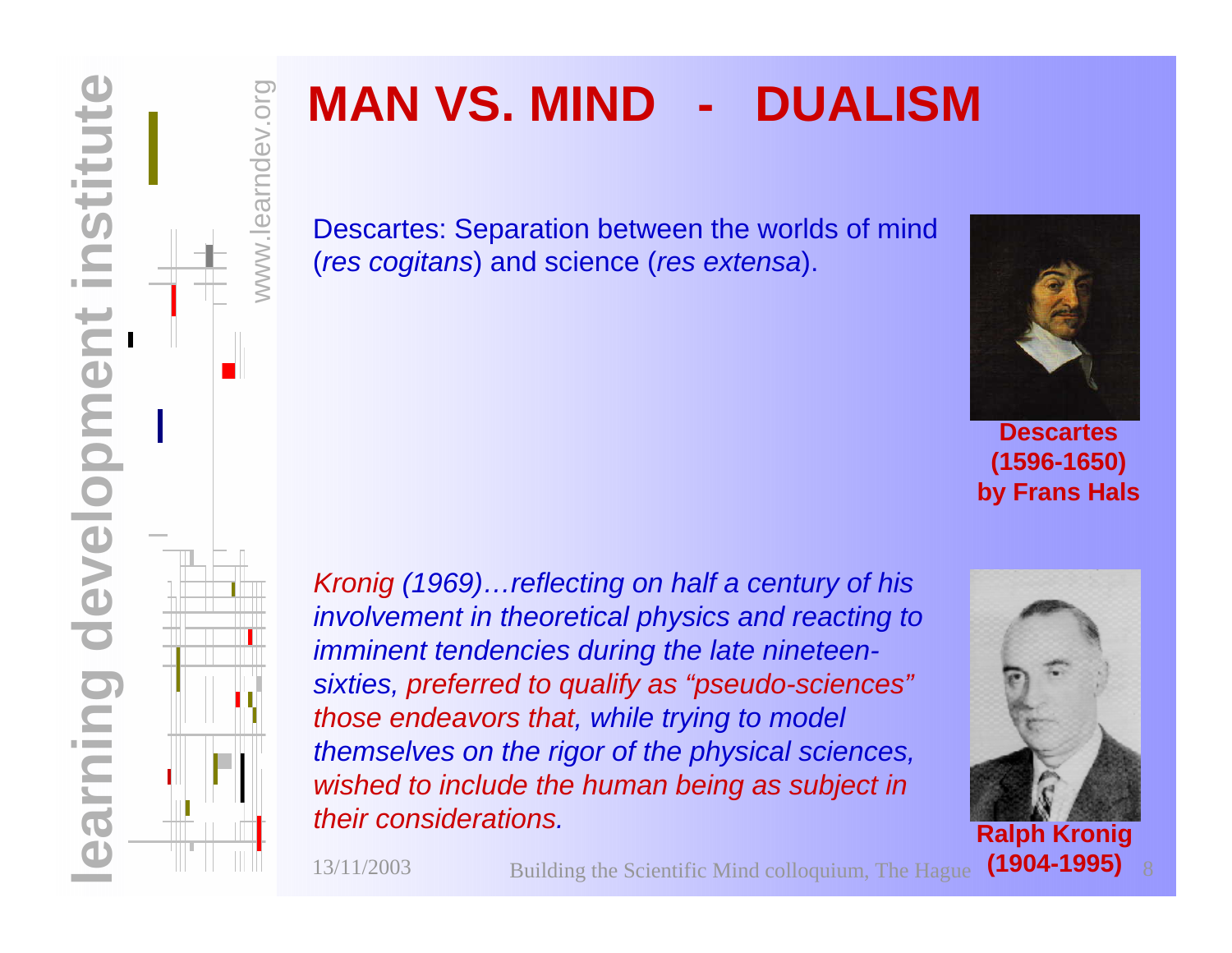

#### **TWO EVENTS THAT COMPELL US TO PUT THE MIND BACK INTO NATURE**

 $\Box$  *Changing views of the physical sciences themselves …and of the role of the physical sciences in (re) connecting human beings to the experience of reality.*

 $\Box$ ■ The development, started during the later part of the 20<sup>th</sup> *century, of technologies and methods that are allowing our very humanity, or what we thought it was, to become the object of scientific inquiry and manipulation. This inc ludes the ins ights we are getting into the workings of the brain as well as our genetic make-up. Subject and object are, so to say, looking each other in the eye; they can no longer be kept apart.*